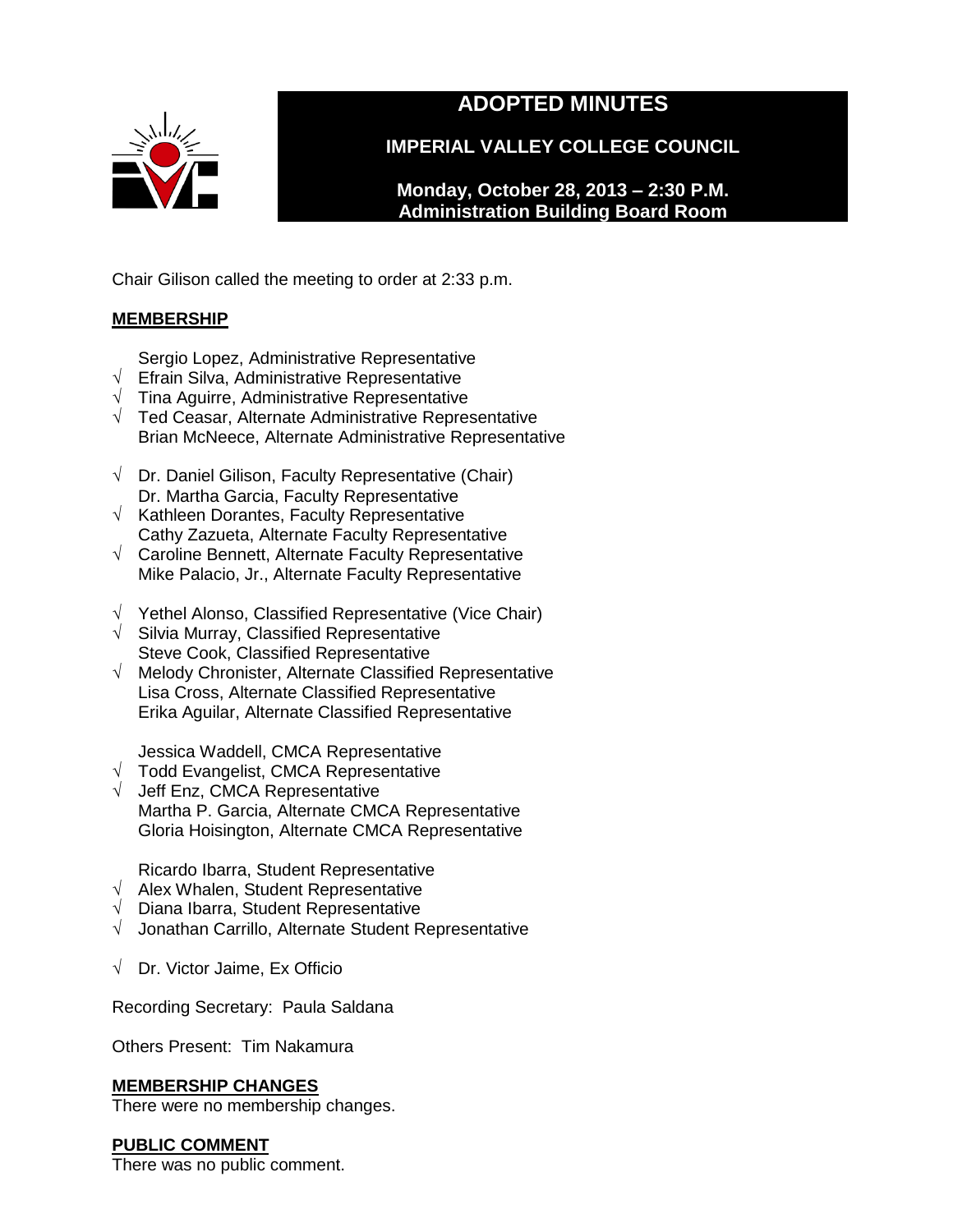# **APPROVAL OF MINUTES DATED OCTOBER 14, 2013**

M/S/C Alonso/Chronister to approve the minutes as presented.

#### **Motion carried.**

#### **AREA REPORTS/UPDATES**

#### **College Council Report – Daniel Gilison**

Chair Gilison reported as follows:

- He and Vice Chair Alonso met with President Jaime to discuss the issues with the College Council subcommittees. Chair Gilison requested that Dr. Jaime email the subcommittee chairs reminding them of their roles as chair. Chair Gilison thanked Dr. Jaime for his support in that regard.
- They also discussed with Dr. Jaime the Campus Hour/Professional Development subcommittee membership.

#### **Measure J and L Report – John Lau**

VP Lau was not present at the meeting.

#### **Program Review Update – Ted Ceasar**

Dean Ceasar reported as follows:

- Working to modify Program Review forms so that forms are compatible with SPOL format.
- Tentative date for completion of Program Review is January  $31<sup>st</sup>$ .
- Training will be provided to department chairs and others involved in entering Program Review.
- Director Carrillo is working on data to load onto SPOL repository.
- Moving forward with implementation of SPOL for Program Review.

#### **Budget Update/Financial – John Lau**

VP Lau was not present at the meeting.

#### **ASG President Update – Ricardo Ibarra**

ASG Representative Diana Ibarra reported as follows:

- ASG President Ricardo Ibarra is attending the HACU leadership conference in Chicago.
- Cancer Awareness Day held last week.
- Men's and Women's Basketball Scrimmage will take place on Tuesday, October  $29^{th}$ ; free hamburgers and drinks will be provided.
- Recruiters will be present at the College Center for Veterans Day on November  $7<sup>th</sup>$ .
- Art Show will be held on November  $20^{th}$ ; drinks and cookies will be provided.

#### **President's Update – Victor Jaime**

President Jaime reported as follows:

- Announced that VP Lau and Director Fletes are attending the annual CBO conference.
- Stated VP Berry is in San Diego attending a meeting related to future adult education.
- Two visioning meetings left which will occur next week: On November  $5<sup>th</sup>$  in Heber; and on November  $7<sup>th</sup>$  at IVC.
- START committee has resumed meeting; committee will be updating task sheets and will provide regular reports to the College Council.
- Campus Forum tentatively scheduled for November  $19<sup>th</sup>$  to provide updates on FCMAT and the CTE Building.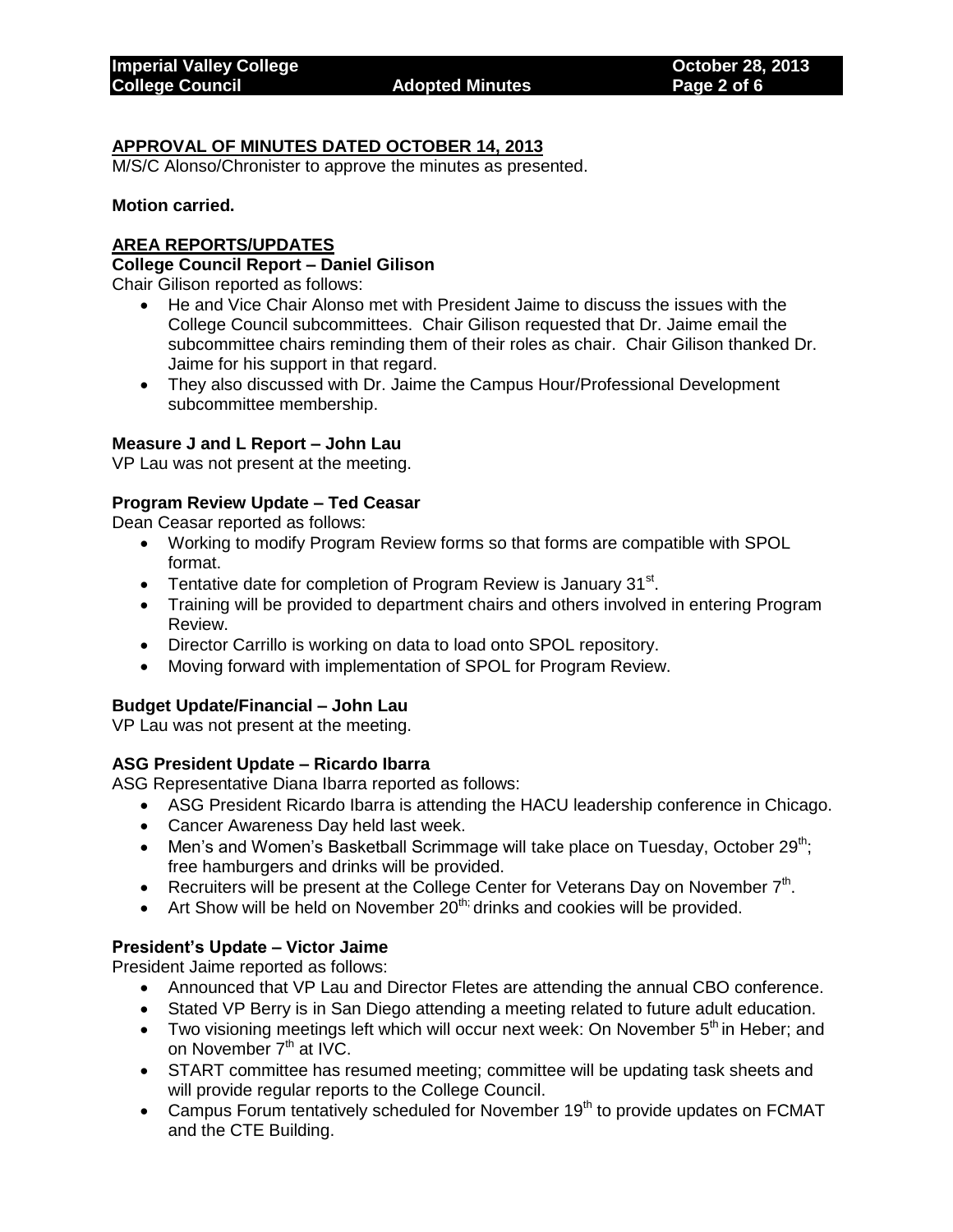| <b>Imperial Valley College</b> |  |
|--------------------------------|--|
| <b>College Council</b>         |  |

- Presidential Employee Recognition Committee (PERC) has been formed; first meeting scheduled next week; committee members are as follows: Hope Davis, Dolores Diaz, Michael Heumann, Betty Kakiuchi, Rosanna Lugo, and Sandie Noel.
- The President's Update for October went out on Friday, October  $25<sup>th</sup>$ .

## **SUB-COMMITTEE REPORTS**

#### **Competitive Athletics Committee – Jim Mecate**

Eric Lehtonen was not present at the meeting.

## **Environmental Health & Safety Committee – Tim Nakamura**

Director Nakamura reported as follows:

- Committee unable to make quorum this month; in the process of changing its composition so that quorum is met in the future.
- Provided the results of the evacuation drills held on October  $17<sup>th</sup>$ .
	- o Morning Drill, 10:17 a.m.
		- $\triangleright$  Pros:
			- Good communication amongst staff.
			- **The Fire Academy assisted with the evacuation.**
			- The majority of the towers sounded off, as well as the horns.
			- **Evacuation completed in record time of seven (7) minutes.**
		- $\triangleright$  Cons:
			- There were stragglers in 2700 building.
			- **Several teachers refused to evacuate.**
			- Need to work out issue with students arriving on campus at the time of evacuation.
	- o Evening Drill, 7:17 p.m.
		- $\triangleright$  Pros:
			- Good communication amongst staff.
			- The vests worn by staff were highly visible in the dark.
		- $\triangleright$  Cons
			- Not all alarms went off at the same time.
			- **The Alert U website was down at the time of the evacuation.**
			- **Uncooperative students and instructors.**
			- One staff member evacuated; however went back into the building.
			- **Due to the problems with uncooperative students and staff, the drill extended** to fifteen (15) minutes.
- Announced Campus Safety Awareness Day would be held on November  $6<sup>th</sup>$  at the College Center. Several agencies, including the IID, the Sure Helpline, and the Imperial County Sheriff's Office, would be participating and providing information related safety. He stated he would be sending out an update regarding the event details.

## **Facilities and Environmental Improvement Committee – Jeff Enz**

Member Enz stated the committee's Standing Rules are an action item on today's agenda. The committee would be seeking volunteers and would schedule its first meeting thereafter.

## **Public Relations & Marketing Committee – Efrain Silva**

Chair Gilison stated committee chair Silva could not be present; however, Chair Silva forwarded an email with his report as follows:

- As previously reported, the committee was unable to make quorum on September  $12^{th}$ ; however the committee still met and had some constructive discussions.
- The committee met on October  $15<sup>th</sup>$  and discussed the efficacy of the fall marketing campaign; direction was given to Bill Gay for the spring campaign. A subcommittee was created to begin considering a campus-wide PR and marketing plan.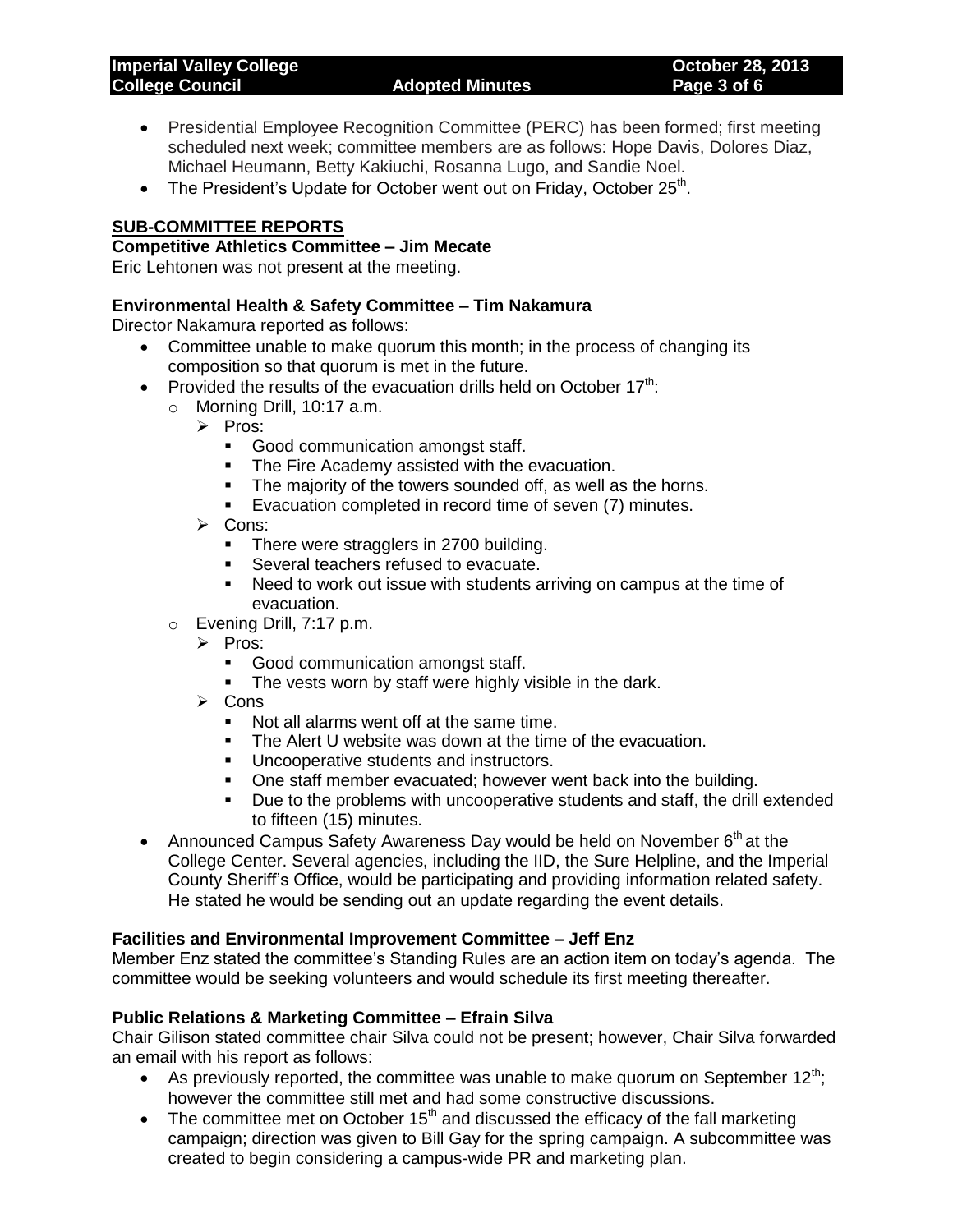| <b>Imperial Valley College</b> |                        | <b>October 28, 2013</b> |
|--------------------------------|------------------------|-------------------------|
| <b>College Council</b>         | <b>Adopted Minutes</b> | Page 4 of 6             |
|                                |                        |                         |

- The old Marketing Committee webpage has been reactivated; website will be updated this week with minutes, standing rules and other pertinent information.
- The next meeting scheduled on November  $14<sup>th</sup>$ .

## **Student Affairs Committee – Sergio Lopez**

President Jaime stated Dean Lopez was absent due to his attendance at the HACU Conference in Chicago.

# **OTHER COMMITTEE REPORTS**

**Academic Senate – Daniel Gilison**

Chair Gilison reported as follows:

- Approved the Student Complaint Policy presented by Dean Lopez.
- Area D meeting was held on Saturday, October  $19<sup>th</sup>$ .
- Academic Senate retreat was held on Friday, October 25<sup>th</sup>.

# **Budget and Fiscal Planning Committee – Martha Garcia**

Member Garcia was not present due to her attendance at a conference.

# **Technology Planning Committee – Jeff Enz**

Jeff Enz reported as follows:

- Student Technology Advisory Committee (STAC) would be meeting on Thursday, November 7<sup>th</sup>.
- The next regular Technology Planning Committee meeting is scheduled on November  $14^{th}$ .
- Hoping to approve Technology Plan on November  $14<sup>th</sup>$ .

# **Accreditation/CART Committee – Kathy Berry**

Dean Aguirre reported on behalf of VP Berry as follows:

 $\bullet$  First draft of ACCJC responses is due on October 31 $^{\text{st}}$ . Important that those reports be submitted timely for proofreading, followed by going through the participatory governance process.

## **Staffing Committee – Travis Gregory**

Dean Gregory stated the last committee meeting had been canceled due to a lack of agenda items; the next meeting is scheduled for early November.

## **START Committee – Martha Garcia**

Chair Gilison stated the START Committee report would be providing regular reports to the College Council.

# **DISCUSSION AND INFORMATION ITEMS**

## **1. Subcommittee Update – Daniel Gilison**

Chair Gilison stated he has received more information from the subcommittees. He shared the updated information he had received from some of the subcommittees. He restated the websites must get updated for accreditation purposes, and requested that it be done by November 18<sup>th</sup>, which is the last College Council meeting of the semester.

## **2. Campus Hour and Professional Development Update – Daniel Gilison**

Chair Gilison provided the following information:

- Administrative representatives are Sergio Lopez and Tina Aguirre; with Brian McNeece as alternate.
- CMCA representative is Omar Ramos; will verify alternate.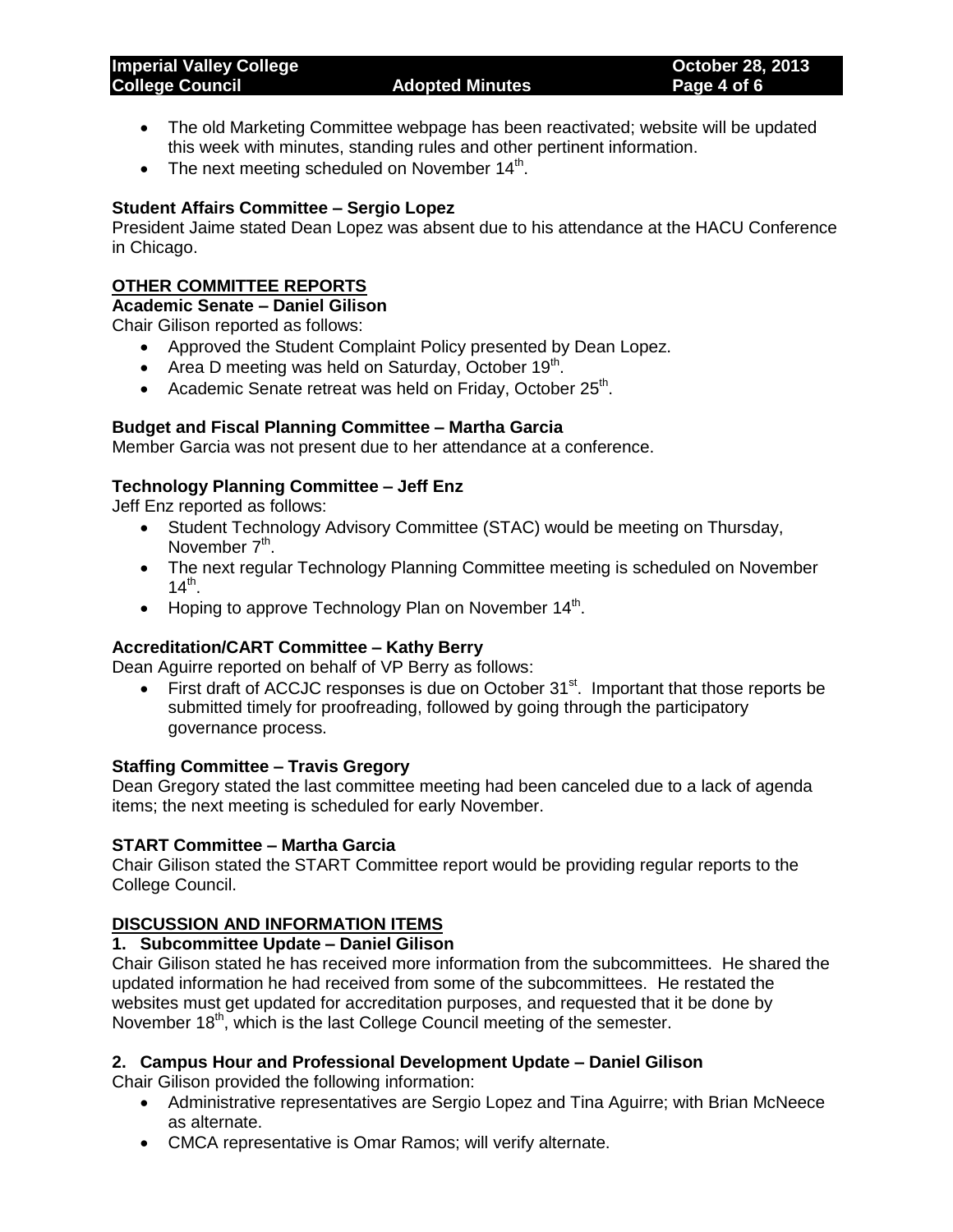- Faculty representatives would be appointed by the Academic Senate sometime this week.
- Vice Chair Alonso stated she would send CSEA President Frances Arce-Gomez an email requesting CSEA representation.
- Student representative Whalen stated the student representatives would be selected by next Monday, November 4<sup>th</sup>.
- Meeting date and time would be established once the committee is fully populated.
- Hoping to have the first committee meeting in November.

**3. Review and update of College Council Standing Rules (Attachment A) – Daniel Gilison** Chair Gilison stated standing rules should be reviewed and updated every two years. For this reason, he requested that a small ad hoc committee be formed to review the College Council Standing Rules. In addition to himself and Vice Chair Alonso, he requested two volunteers; Members Dorantes and Chronister volunteered. He stated the ad hoc committee would be meeting soon and that the rules would be presented as an action item at the next College Council meeting.

## **ACTION ITEMS**

**1. Approval of Facilities & Environmental Improvement Committee Standing Rules (Attachment B) – Jeff Enz**

M/S/C Chronister/Whalen to approve the Facilities and Environmental Improvement Committee Standing Rules

Discussion:

Director Enz presented the new Standing Rules. He stated the rules had been reformatted to be consistent with the other committees. The other significant change included a decrease in the membership. He stated in the past the committee had problems making quorum, thus the change in the composition from three to two members for each represented group, and a quorum of four.

Chair Gilison commented that the role of the chair and the committee's reporting structure should be clearly defined in the rules. He feels this would help streamline the process in times of transition. After further review of the rules, it was clarified that this language had been included.

Further discussion followed regarding membership, the required number for a quorum, and the standardization of all committee standing rules.

## **Motion carried.**

**2. Approval of Environmental Health & Safety Committee Standing Rules (Attachment C) – Tim Nakamura**

M/S/C Alonso/Enz to approve the Environmental Health & Safety Committee Standing Rules

Discussion:

Director Nakamura presented the new Standing Rules. He stated only a couple of revisions had been made to the old standing rules. Those changes included the addition of the following statement under "Terms of Office":